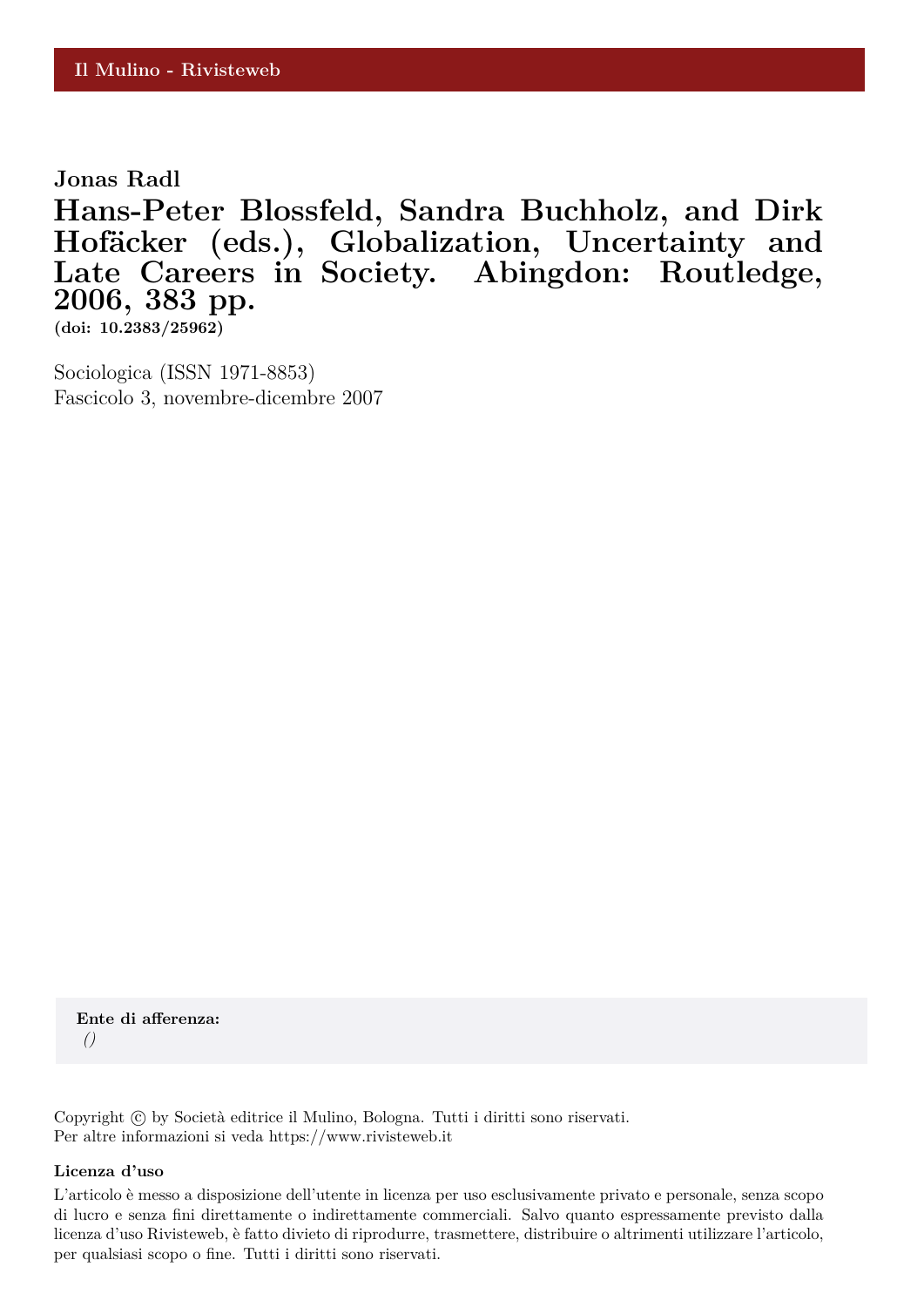## Recensioni

## **Hans-Peter Blossfeld, Sandra Buchholz, and Dirk Hofäcker (eds.), Globalization, Uncertainty and Late Careers in Society. Abingdon: Routledge, 2006, 383 pp.**

doi: 10.2383/25962

It is a common place that globalization is altering the organization of work in advanced contemporary societies. However, despite the prominence of the globalization theme in the public discourse, the consequences of this macrosocial change on individual work trajectories have not been put to an empirical test thus far. Correspondingly, the ambitious objective of the volume under discussion is to evaluate the impact of "globalization" on the economic activity and labour market mobility of elderly people. The book originates from the *Globalife* project, which in foregoing volumes assesses the consequences of globalization on the transition to adulthood as well as men's and women's changing mid-career trajectories. In this fourth book-length contribution, Hans-Peter Blossfeld, Sandra Buchholz, Dirk Hofäcker and their collaborators now analyze late careers in a changing socioeconomic environment.

The study covers a wide range of European societies (Britain, Czech Republic, Denmark, Estonia, Germany, Hungary, Italy, The Netherlands, Norway, Spain, and Sweden) and the United States in the time span from the 1970s to the present. Accordingly, the core of the book is formed by twelve single-country case studies conducted by national experts. They are linked through a common theoretical and methodological framework, which is set out programmatically in the introductory section. Globalization is understood as a multifaceted socioeconomic process that includes the internationalization and deregulation of markets as well as technological innovation and the spread of global networks. Since the 1970s the world economy has undergone a period of deep structural transformation, which inter alia has lead to a universal intensification in market competition, an accelerated rate of economic turn-over and a rising vulnerability to global shocks. Yet, it is argued that on the level of individuals this increase in economic strain and uncertainty did not affect all workers alike. Instead, as companies adapt their work organization to a quickly changing economic environment, the employability of elderly workers is expected to diminish more rapidly as compared to mid-career workers. Given the higher pace of technological change in a knowledge-based economy, the human capital of senior workers gets outdated earlier, thereby reducing their marginal productivity. Significantly, the industrial sector is precisely characterized by a high share of older employees, but vast deindustrialization makes the job qualification of manual workers obsolete. In short, the guiding hypotheses of the book at hand can be summarized as follows: Firstly, globalization has been the driving force behind the overwhelming trend towards early retirement. And secondly, national institutional configurations have been crucial in molding the consequences of grown market pressure for people's later working lives.

In theoretical terms, the authors instist in the need to account for institutions promoting or hindering early exit as well as institutions promoting or hindering employment continuation [p. 12]. Consequently, the conceptual framework distiguishes four sets of "institutional filters:" 1) Pension systems and welfare arrangements; 2) Occupational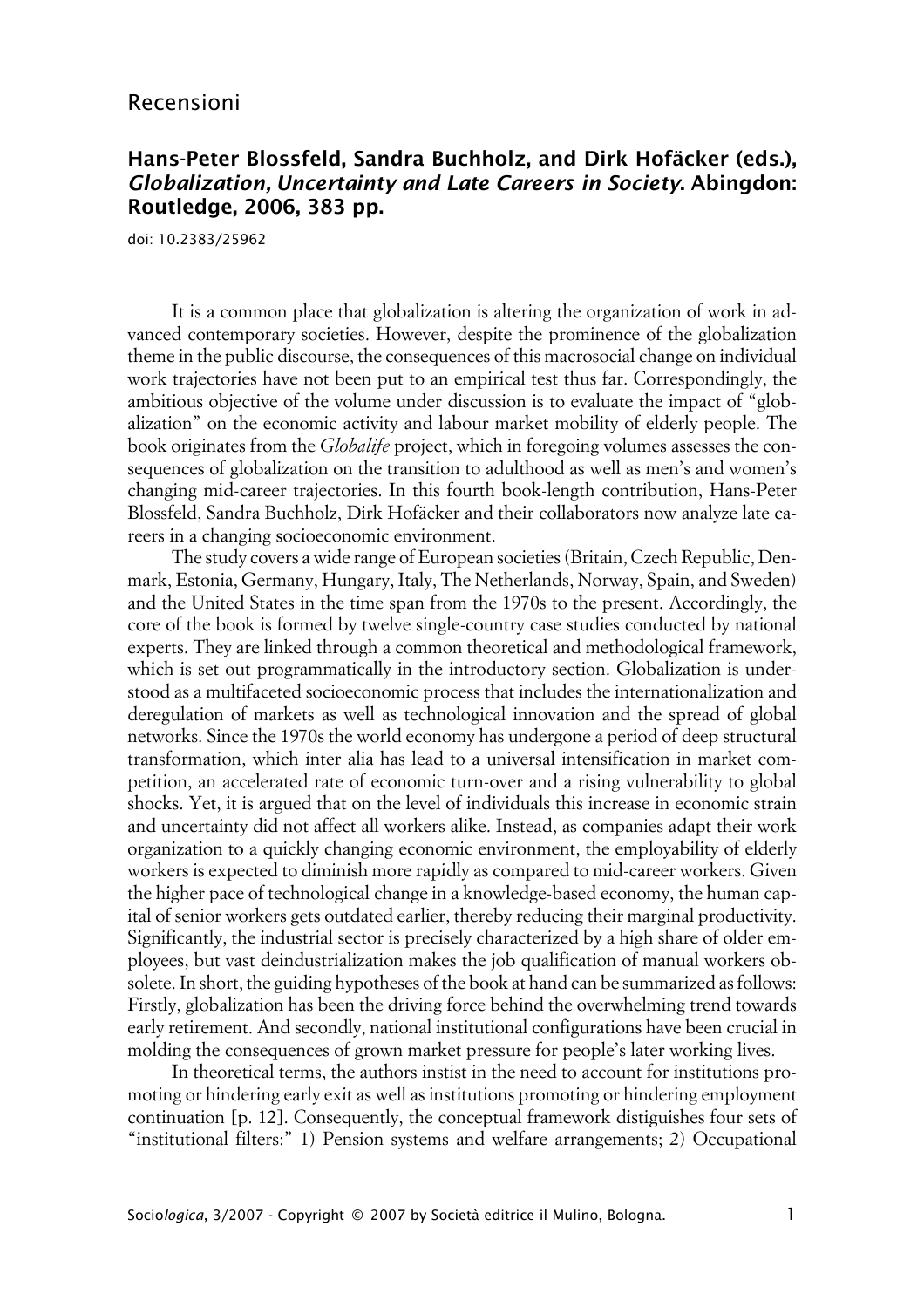structures; 3) Employment relations systems; 4) Employment-sustaining policies. While the pension system is primarily responsible for selectively opening and restricting early retirement pathways, the latter three institutional filters play a major role in shaping employment opportunities beyond prime working age. Analogous to the path dependence theorem on the macro level, which implies divergent institutional responses to external shocks, the "institutional filters" approach predicts that changes in micro level career trajectories that stem from universal globalization pressures should vary immensely according to the national instutional configurations.

In what refers to methodology, the contributions to Globalization, Uncertainty and Late Careers in Society invariably employ dynamic econometric models based on micro level data. Where available, the authors of the country-specific chapters have relied on individual level panel data, otherwise pooled cross-sectional survey data or administrative data has been used. Inevitably, the time span or birth cohort covered differs to some degree across the various case studies, with the core period ranging roughly from 1980 to 2002. In the main, the contributors have applied variants of event history analysis, the family of statistical methods best suited to analyze life course transitions, all the more in a dynamic framework. Especially the estimation of competing risk models that contrast career exits with downward mobility often sheds new light on late working lives. The impact of globalization is captured through the magnitude of cohort and period effects on the one hand, and through the salience of shifting sectoral patterns on the other hand. For the purpose of comparison, the welfare regime typology plays a predominant role in serving both as an overarching categorization scheme and as an analytical device that provides a short-hand reference to the relevant set of institutional filters [p. 16]. Apart from the three original regime types outlined by Esping-Andersen, a Southern European and a Post-Socialist welfare regime are distinguished in order to account for the institutional heterogeneity among the political economies included in the study.

Turning to the main findings, it is confirmed that globalization exhibits differential effects in function of the prevailing institutional configuration, notwithstanding a shared trend towards greater labor market flexibility. By and large, regime differences are in line with the formulated hypotheses [pp. 362–366]. In countries belonging to the liberal welfare regime, low employment protection standards are identified as one of the main reasons for relatively high downward labor market mobility among older workers. Low income security in old age – equally characteristic for the strategy of "market-induced employment maintenance" – translates into moderate early exit rates. Opportunities for early retirement, hence, depend largely on private savings, and social class positions play a major role in determining the chances to avoid downward mobility. In social-democratic welfare regimes, relatively long working lives are found to be consequence of active labor market policies and a high emphasis on life-long training, defining elements of a "public-induced employment-maintenance strategy." However, thanks to universal welfare benefits there is less job mobility in later careers than in liberal countries. Furthermore, the age of retirement is found to be not particularly concentrated in specific occupational groups or sectors of the economy. Instead, after first affecting mainly workers in the declining industrial sectors, the possibility of an early exit is now distributed rather equally across social groups. Surprisingly, as revealed by Hofäcker and SØrensen, the Danish retirement scenery deviates from the other Northern countries.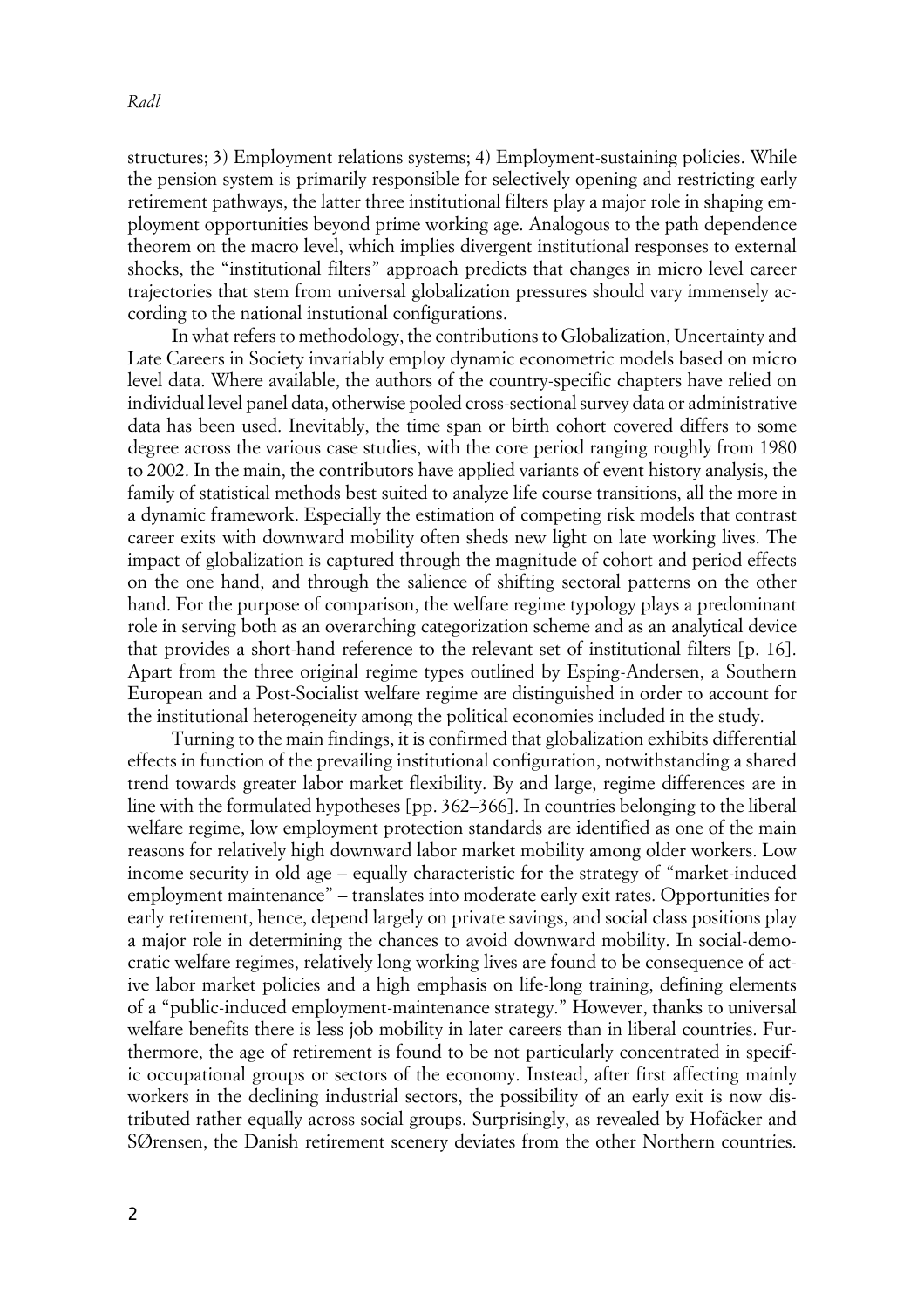As a result of a series of untypical policy changes that introduced incentives for early retirement, Denmark rather represents a hybrid case combining employment-maintenance and employment-exit strategies For conservative and for Southern European countries, the findings are remarkably similar. In both country clusters, retirement policies follow an "employment-exit strategy." A high incidence of early retirement results not only from strong retirement incentives, but also from strong employment protection legislation, thus limiting downward career mobility. This conglomerate of factors fosters a "stratified logic of employment exit:" while the group of sheltered insiders are largely protected from early exit pressures, the vulnerable groups of outsiders faces serious restrictions in their employability and hence tends to retire considerably earier. Notably, based on the (cross-nationally robust) finding that more educated workers in Spain retire significantly later than less educated workers, Bernardi and Garrido put forward the hypothesis that the exit age of future retirement cohorts will rise significantly as a consequence of the continuously growing educational attainment levels of the senior workforce.

Being the ample country sample one of the assets of the book, it is interesting to have a closer look at the results for the Eastern European countries. With regards to post-socialist countries, the editor team admits that theoretical predictions have been difficult because of the quite divergent paths of modernization and the limited research results available. It turns out that in transition economies high early retirement rates are one of the salient implications of globalization, which was featured by massive liberalization and privatization. At the same time, a high incidence of precarious work beyond official retirement ages is often observed in post-socialist countries as a consequence of serious cuts in old age pensions. In their interesting contribution on Estonia, Täht and Saar find that the deep structural change that was triggered by the integration into the global economic system has made elderly workers more vulnerable to be pushed into early retirement. As in most CEE-countries, the transition from a command economy to a market society brought about a widening of social differences with regards to the timing of retirement. For Hungary, Bukodi and Róbert find that cohort membership, mediated through the age at the time of regime change, is the strongest predictor of retirement timing. Whereas younger workers could often keep working at the cost of some downward mobility, members of the birth cohort 1939 to 1943, who were over 45 years old at the beginning of the 1990s, had the lowest chances to stay in the labor market. In this sense, globalization has been most noticeable in the late careers of Eastern Europeans.

In addressing the impact of globalization on late careers, the *Globalife* project makes a significant contribution to the comparative study of retirement. Relying on micro level data from a broad set of countries, including the under-investigated societies of Eastern Europe, the authors are able to show how late careers differ not just between countries, but also between different sectors and occupational groups within countries. Their theoretical account with "institutional filters" and welfare regimes as its main pillars rightly comprises both "push" factors (i.e. labor market constraints) and "pull" factors (i.e. financial incentives) for the analysis of exit from work. What is more, the adoption of a comparative approach is straightforward given the central importance of institutional configurations in retirement dynamics. In this respect, it is noteworthy that the country-specific analyses largely stick to the common framework, and that the editors' conclusion provides a comprehensive evaluation of the findings. In this way,